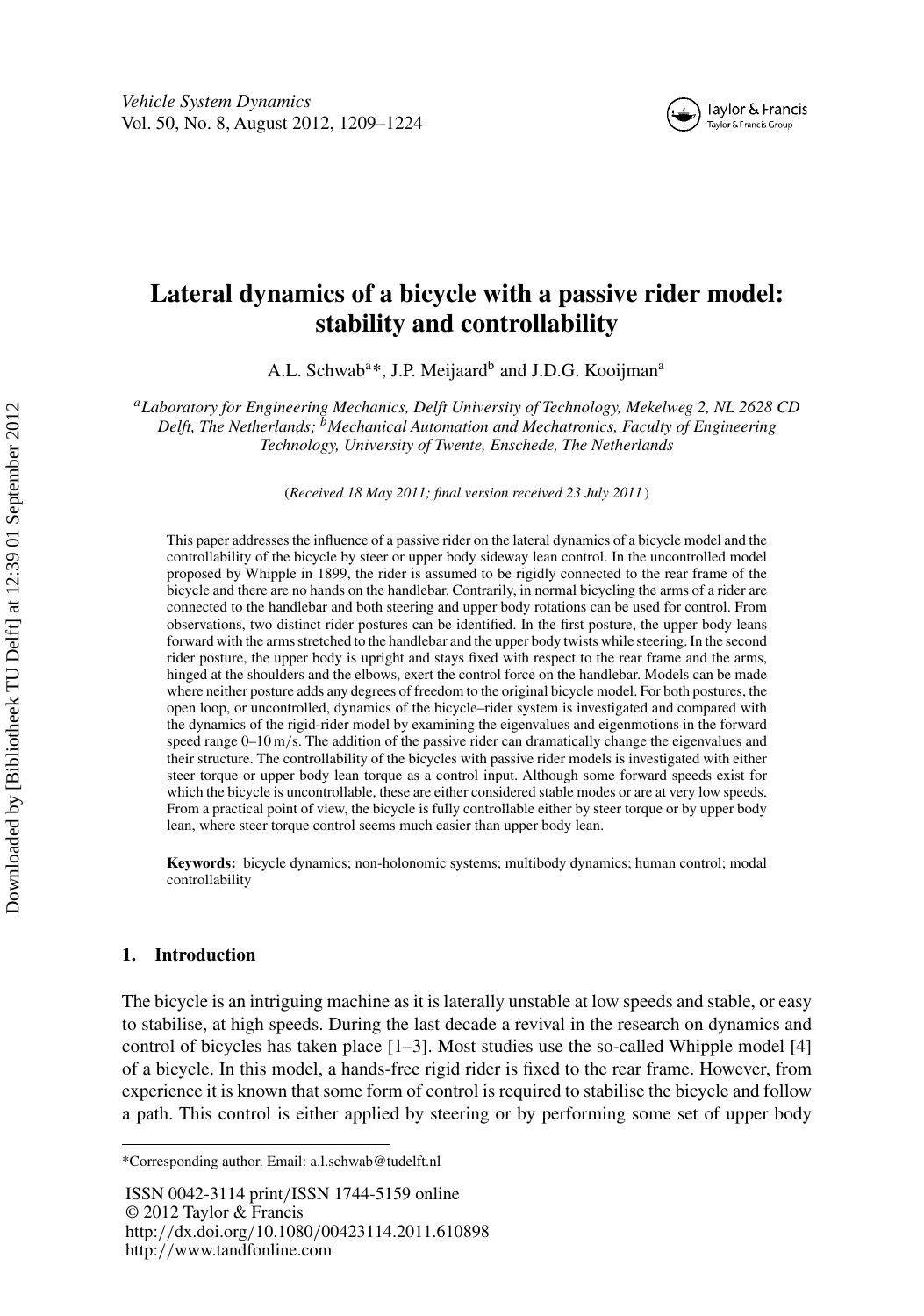

Figure 1. Bicycling on a treadmill, two distinct postures: (a) Rider A on the hybrid bicycle with body leaned forward and stretched arms and (b) Rider A on the city bicycle with an upright body and flexed arms.

motions. The precise control used by the rider is currently under study [5,6]. Here, we focus on two subjects: (i) the contribution of passive body motions to the uncontrolled dynamics of a bicycle, and (ii) the controllability of these extended models with either steering or upper body lean as a control input.

From observations [5,6], two distinct rider postures can be identified. In the first posture, the upper body leans forward with stretched arms on the handlebar, see Figure 1(a). For steering, the upper body needs to twist. In the second rider posture, the upper body stays upright and fixed with respect to the rear frame and the arms, hinging at the shoulders and the elbows, are connected to the handlebar, see Figure 1(b). For both postures, models can be made with the same number of degrees of freedom as the original Whipple bicycle model. In other words, both rider models just add a mechanism to the original system without any additional degrees of freedom. In order to describe the control by applying a lean torque from the lower body to the upper body, both posture models are extended with an extra degree of freedom to describe the upper body lean.

Only a few people have investigated the controllability of a bicycle. Nagai [7] used a simple bicycle model in which only the rear frame and rider have mass, the trail is zero and the steer angle and upper body sideway lean angle are kinematic control inputs. He finds one non-zero forward speed and one condition on the mass distribution which result in uncontrollability for the system. Seffen *et al.* [8] investigate controllability for a bicycle model similar to the model derived by Sharp [9] with steer torque as the control input. They introduce an index, based on [10], which should indicate the difficulty of riding. The index is based on the ratio of the largest and smallest singular values of the controllability matrix. Neither work addresses whether the uncontrollable mode is stable or unstable, although Seffen *et al*. [8] mention stabilisability. It could well be that the uncontrollable or nearly uncontrollable mode is a stable mode of the system that is inessential for the desired output and therefore of no concern to the rider. This paper tries to resolve that problem by determining the forward speed at which the bicycle is uncontrollable and then identifying whether this corresponds to a stable or unstable mode. This approach results in discrete speeds for which the system is uncontrollable. To investigate the controllability by a continuous measure, the concept of modal controllability, as introduced by Hamdan and Nayfeh [11], is applied.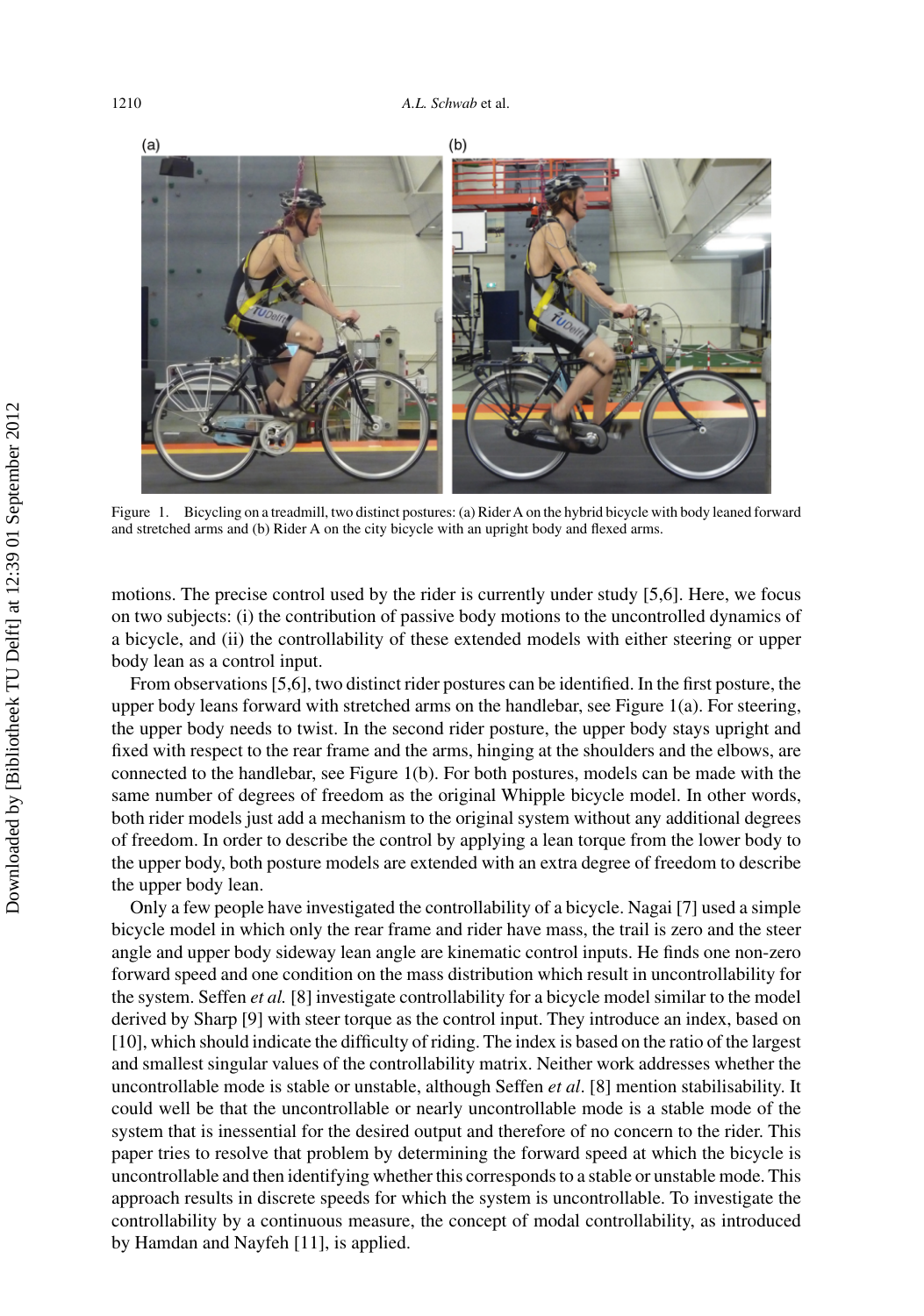The paper is organised as follows. First the original bicycle model is presented. Next the extension of this model with a twisting upper body or flexed arms is presented and the stability of the lateral motions is compared with that of a rigid rider model in a forward speed range 0–10 m*/*s. Then the models are extended with a degree of freedom for the upper body sideway lean and the controllability is investigated for the two cases in which either the steer torque or the upper body lean torque is a control input. The paper ends with some conclusions. The appendix summarises the data for the bicycle models.

### **2. Bicycle model**

The basic bicycle model used is the so-called Whipple model [4], which recently has been benchmarked [2]. The model, see Figure 2, consists of four rigid bodies connected by revolute joints. The contact between the knife-edged wheels and the flat level surface is modelled by holonomic constraints in the normal direction, prescribing the wheels to touch the surface, and by non-holonomic constraints in the longitudinal and lateral directions, prescribing zero longitudinal and lateral slips. In this original model, it is assumed that the rider is rigidly attached to the rear frame and has no hands on the handlebar. The resulting non-holonomic mechanical model has three velocity degrees of freedom: forward speed  $v$ , lean rate  $\dot{\phi}$  and steering rate *δ*˙.

For the stability analysis of the lateral motions, we consider the linearised equations of motion for small perturbations about the upright steady forward motion. These linearised equations of motion are fully described in [2]. They are expressed in terms of small changes in the lateral degrees of freedom (the rear frame roll angle, *φ*, and the steering angle, *δ*) from the upright straight-ahead configuration  $(\phi, \delta) = (0, 0)$ , at a forward speed *v*, and have the form

$$
\mathbf{M}\ddot{\mathbf{q}} + v\mathbf{C}_1\dot{\mathbf{q}} + [g\mathbf{K}_0 + v^2\mathbf{K}_2]\mathbf{q} = \mathbf{f},\tag{1}
$$

where the time-varying variables are  $\mathbf{q} = [\phi, \delta]^T$  and the lean and steering torques are  $f = [T_{\phi}, T_{\delta}]^{T}$ . The coefficients in this equation are: a constant symmetric mass matrix, **M**, a damping-like (there is no real damping) matrix,  $vC_1$ , which is linear in the forward speed  $v$ , and a stiffness matrix which is the sum of a constant symmetric part,  $g\mathbf{K}_0$ , and a part,  $v^2\mathbf{K}_2$ , which is quadratic in the forward speed. The forces on the right-hand side, **f**, are the applied forces which are energetically dual to the degrees of freedom **q**. In the upright straight-ahead



Figure 2. The bicycle model: four rigid bodies (rear wheel R, rear frame B, front handlebar assembly H and front wheel F) connected by three revolute joints (rear hub, steering axis and front hub), together with the coordinate system.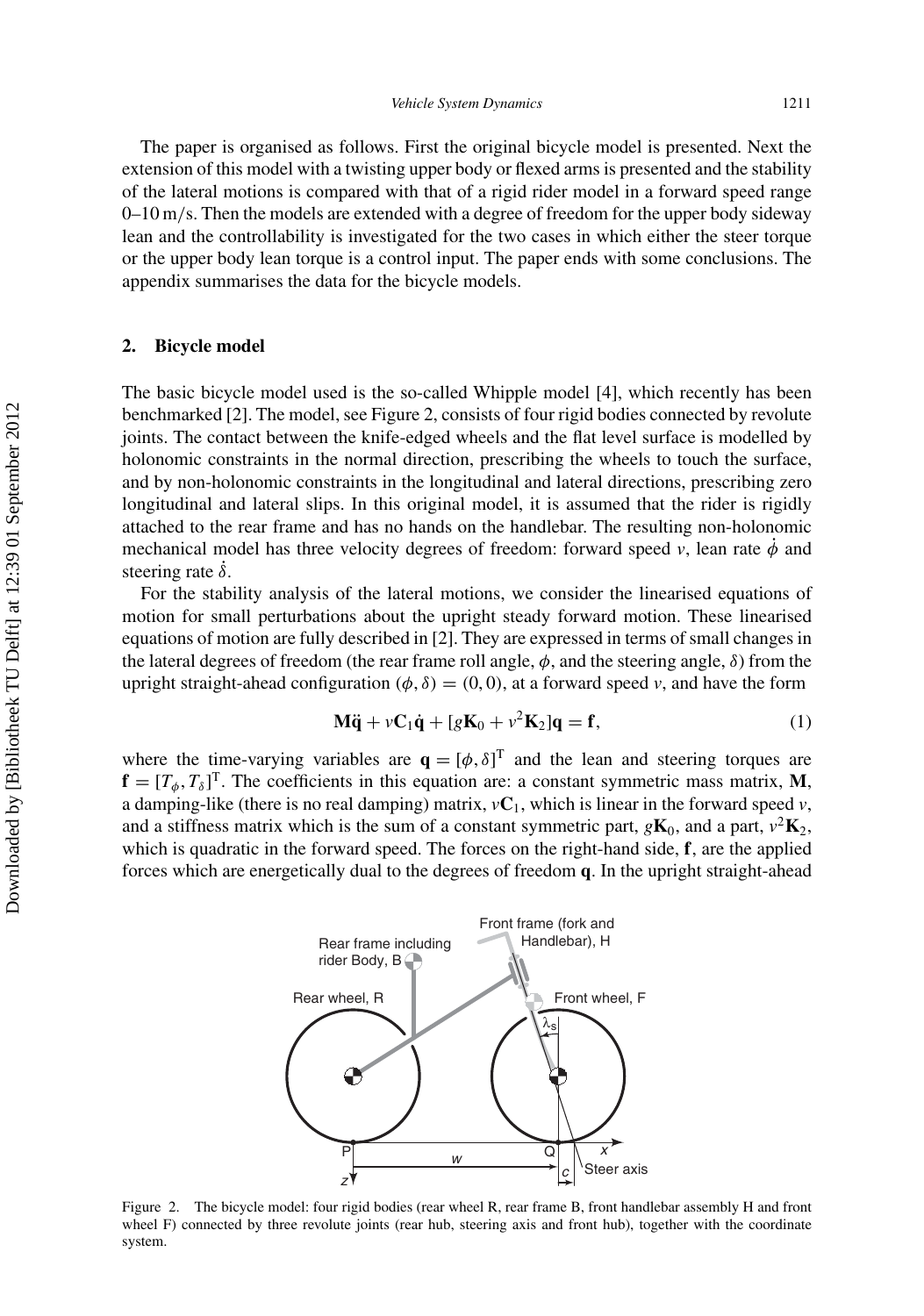configuration, the linearised equation of motion for the forward motion is decoupled from the linearised equations of motion of the lateral motions and simply reads  $\dot{v} = 0$ .

Besides the equations of motion, kinematic differential equations for the configuration variables that are not degrees of freedom have to be added to complete the description. For the forward motion, the equations for the rotation angles of the wheels are  $\theta_R = -\nu/r_R$ ,  $\theta_F = -\nu/r_F$ , where  $\theta_R$  and  $\theta_F$  are the rotation angles of the rear and front wheel and  $r_R$ and  $r_F$  are the corresponding wheel radii. For the lateral motion, the equations for the yaw (heading) angle,  $\psi$ , and the lateral displacement of the rear wheel contact point,  $y_P$ , are  $\psi = (\nu \delta + c \delta) \cos \lambda_s / \nu$  and  $\dot{y}_P = \nu \psi$ . For the case of the bicycle, these equations can be considered as a system in series with the system defined by the equations of motion (1) with **q** and **q**˙ as inputs and the configuration variables as outputs. The stability and controllability of the two systems can therefore be studied separately.

The entries in the constant coefficient matrices  $\mathbf{M}, \mathbf{C}_1, \mathbf{K}_0$  and  $\mathbf{K}_2$  can be calculated from a non-minimal set of 25 bicycle parameters as described in [2]. A procedure for measuring these parameters for a real bicycle is described in [12], whereas measured values for the bicycles used in this study are listed in Table A2 of the appendix. Then, with the coefficient matrices the characteristic equation,

$$
\det(\mathbf{M}\lambda^2 + v\mathbf{C}_1\lambda + g\mathbf{K}_0 + v^2\mathbf{K}_2) = 0,
$$
\n(2)

can be formed and the eigenvalues,  $\lambda$ , can be calculated. In principle, there are up to four eigenmodes, where oscillatory eigenmodes come in pairs. Two are significant and are traditionally called the *capsize* mode and the *weave* mode, see Figure 3(a). The capsize mode corresponds to a real eigenvalue with an eigenvector dominated by lean: when unstable, the bicycle follows a spiralling path with increasing curvature until it falls. The weave mode is an oscillatory motion in which the bicycle sways about the heading direction. The third remaining eigenmode is the overall stable *castering* mode, like in a trailing caster wheel, which corresponds to a large negative real eigenvalue with an eigenvector dominated by steering. The eigenvalues corresponding to the kinematic differential equations are all zero and correspond to changes in the rotation angles of the wheels, a constant yaw angle and a linearly increasing lateral displacement.



Figure 3. Eigenvalues for the lateral motions of a bicycle–rider combination in a forward speed range of  $0 \text{ m/s} < v < 10 \text{ m/s}$ , (a) with a completely rigid rider and hands-free and (b) with a rider with stretched arms, hands on the handlebar and a yawing upper body according to the model from Figure 4(a). Note that the bicycle is passively self-stable between the weave speed  $v_w$  and the capsize speed  $v_c$ .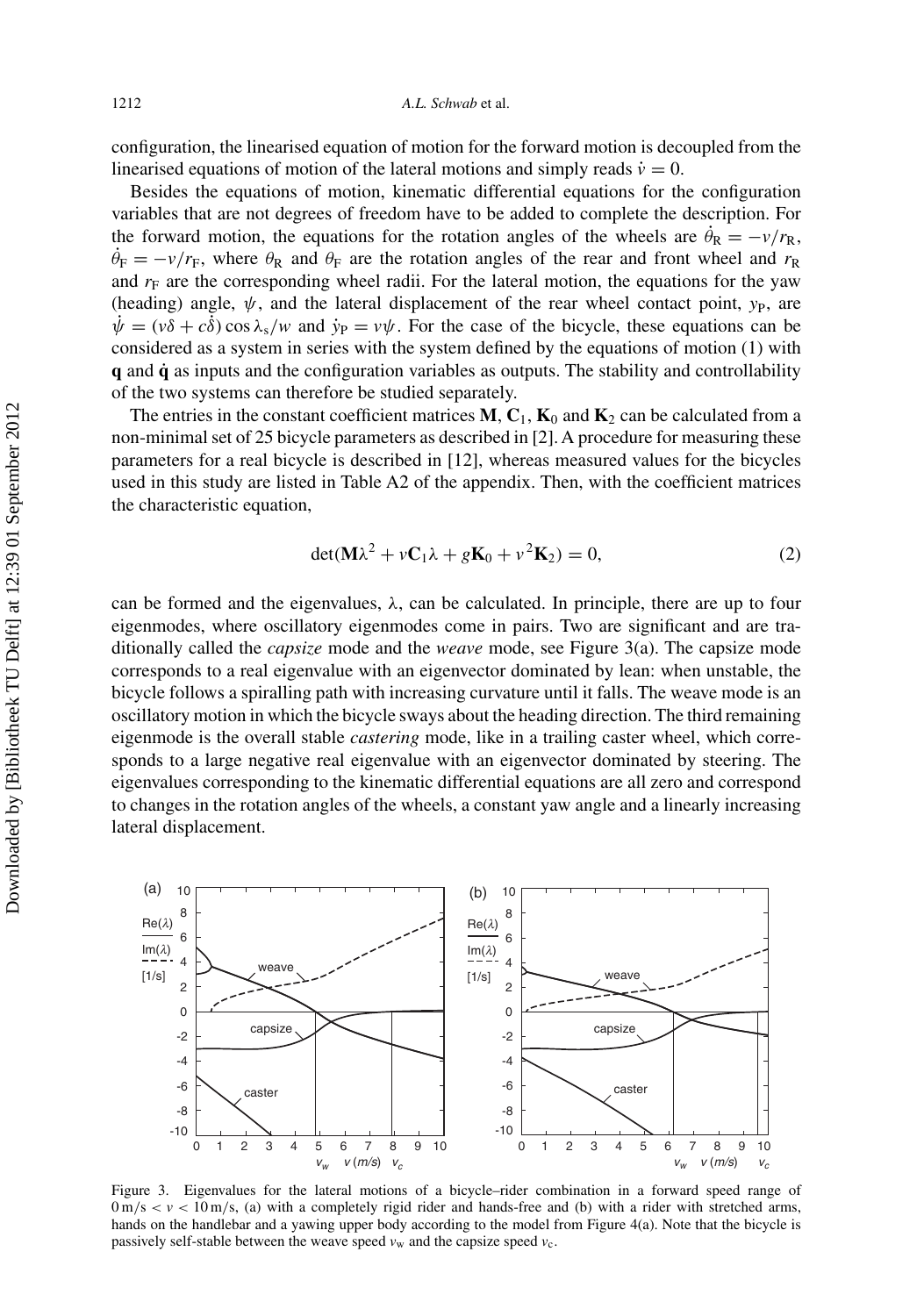At near-zero speeds, typically  $0 \text{ m/s} < v < 0.5 \text{ m/s}$ , there are two pairs of real eigenvalues. Each pair consists of a positive and a negative eigenvalue and corresponds to an inverted-pendulum-like falling of the bicycle. The positive root in each pair corresponds to falling, whereas the negative root corresponds to a righting motion. For  $v = 0$ , these two are related by a time reversal of the motion. When speed is increased, two real eigenvalues coalesce and then split to form a complex conjugate pair; this is where the oscillatory weave motion emerges. At first, this motion is unstable, but at  $v = v_w \approx 4.8$  m/s, the weave speed, these eigenvalues cross the imaginary axis at a Hopf bifurcation and this mode becomes stable. At a higher speed, the capsize eigenvalue crosses the origin at a pitchfork bifurcation at  $v = v_c \approx 7.9$  m/s, the capsize speed, and the bicycle becomes mildly unstable. The speed range for which the uncontrolled bicycle shows asymptotically stable behaviour, with all eigenvalues having negative real parts, is  $v_w < v < v_c$ .

#### **3. Passive rider models**

The original Whipple model is extended with a passive rider without adding any degrees of freedom. From observations of riding on a large treadmill  $(3 \times 5 \text{ m}^2)$  [5,6], two distinct postures emerged which are both modelled. In the first posture model the upper body is leaned forward and the arms are stretched and connected to the handlebar whereas the upper body is allowed to twist, see Figure 4(a). The second posture model has a rigid upper body connected to the rear frame and hinged arms at the shoulder and elbow connected to the handlebar, see Figure 4(b). Neither model adds any degree of freedom to the original Whipple model. This means that the number and structure of the linearised equations of motion (1) stay the same and only the entries in the matrices change.

For the modelling of the geometry and mass properties of the rider, the method as described by Moore *et al.* [13] is used. Here the human rider is divided into a number of simple geometric objects, namely cylinders, blocks and a sphere of constant density (see Figure A1(a) in the appendix). Then with the proper dimensions and the estimates of the masses of the individual body parts and the necessary skeleton points describing the posture, the mechanical model can be made. For Rider A used in this study, these anthropomorphic data can be found in Table A3 of the appendix, whereas the procedure for calculating the necessary skeleton points is presented in Table A4 of the appendix.



Figure 4. Two distinct bicycle models which include a passive rider: (a) rider with forward leaned body and stretched arms and (b) rider with upright body and flexed arms.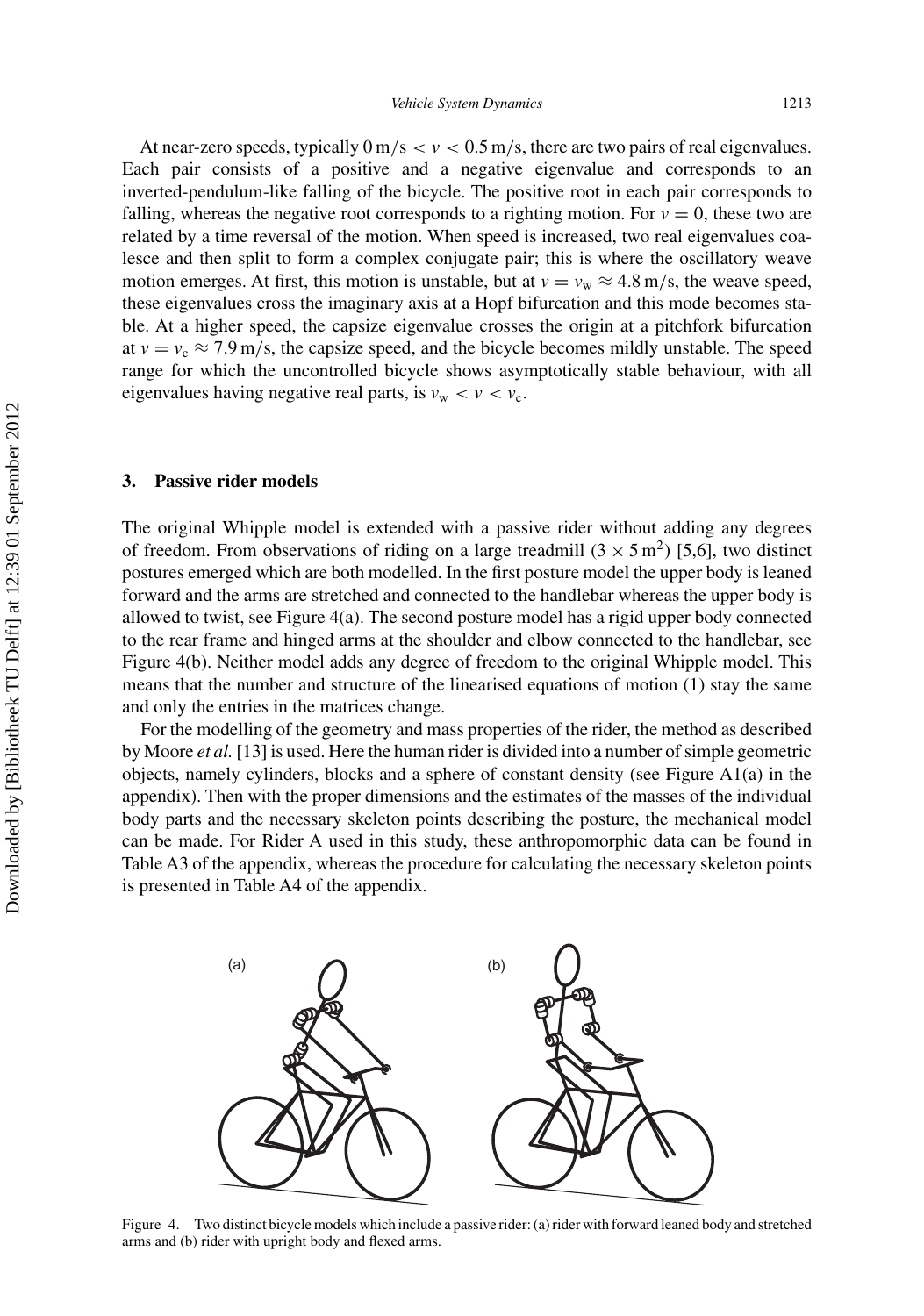The geometric and mass properties of the two bicycles used in this study were obtained by the procedure described in [12] and the results are presented in Tables A1 and A2 of the appendix.

The complete model of the bicycle with a passive rider was analysed with the multibody dynamics software package SPACAR [14]. This package can handle systems of rigid and flexible bodies connected by various joints in both open and closed kinematic loops, where parts may have rolling contact [15,16]. The package generates numerically, and solves, full non-linear dynamics equations using minimal coordinates (constraints are eliminated). It can also be used to find the numeric coefficients for the linearised equations of motion based on a semi-analytic linearisation of the non-linear equations. This technique has been used here to generate the constant coefficient matrices  $M$ ,  $C_1$ ,  $K_0$  and  $K_2$  from the linearised equations of motion (1), which serve as a basis for generating the eigenvalues of the lateral motions in the desired forward speed range.

### **3.1.** *Forward leaned passive rider*

In the model for leaned forward posture, the arms are stretched and the upper and lower arms are modelled as one rigid body each, connected by universal joints to the torso and by ball joints to the handlebar (see Figure  $4(a)$ ). The torso is allowed to twist and pitch. Note that in a first-order approximation, the pitching motion is zero, which follows directly from symmetry arguments. The legs are rigidly attached to the rear frame. The linearised equations of motion are derived as described above and the eigenvalues and eigenmotions of the lateral motions are calculated in a forward speed range 0–10 m*/*s. These eigenvalues are shown in Figure 3(b). For comparison, the eigenvalues of a Whipple-like rigid rider model are shown in Figure 3(a). In the rigid rider model we assume the same forward leaned posture but now with no hands on the handlebar and the complete rider rigidly attached to the rear frame.

Compared with the rigid rider solutions, there are some small changes in the eigenvalues, but the overall structure is the same. Most noticeable are that the stable speed range goes up and that the frequency of the weave motion goes down. These changes can be explained from two major contributing factors. The first is that the attached passive mechanism of arms and twisting upper body adds a mass moment of inertia to the steering assembly. This increases the diagonal mass term  $M_{\delta\delta}$  of the mass matrix for the steering degree of freedom from 0.28 to 0.72 kg m<sup>2</sup>. The off-diagonal terms increase slightly (10%). The added mass increases the weave speed and decreases the weave frequencies over the considered speed range. The second factor is the added stiffness to the steering assembly due to the compressive forces exerted by the hands on the handlebar. This affects several entries in the matrices of the linearised equations; the most noticeable are the changes in the symmetric static stiffness matrix  $g\mathbf{K}_0$ . The diagonal term for the steering stiffness, *gK*<sub>0δδ</sub>, decreases from −6.9 to −9.7 N m/rad and the off-diagonal terms decrease by 10%. The effects on the eigenvalues are an increased weave and capsize speed and an overall decrease of weave frequencies, whereas the structure of the eigenvalues with respect to the forward speed remains about the same. It should also be noted that the more the direction of the stretched arms is parallel to the steer axis, the less the change in the dynamics compared with the rigid rider model is.

## **3.2.** *Upright passive rider*

In the upright posture, the torso and the legs are rigidly connected to the rear frame. The upper arms are connected to the torso by universal joints and the lower arms are connected to the upper arms by single hinges at the elbows and by ball joints at the handlebar (see Figure 4(b)).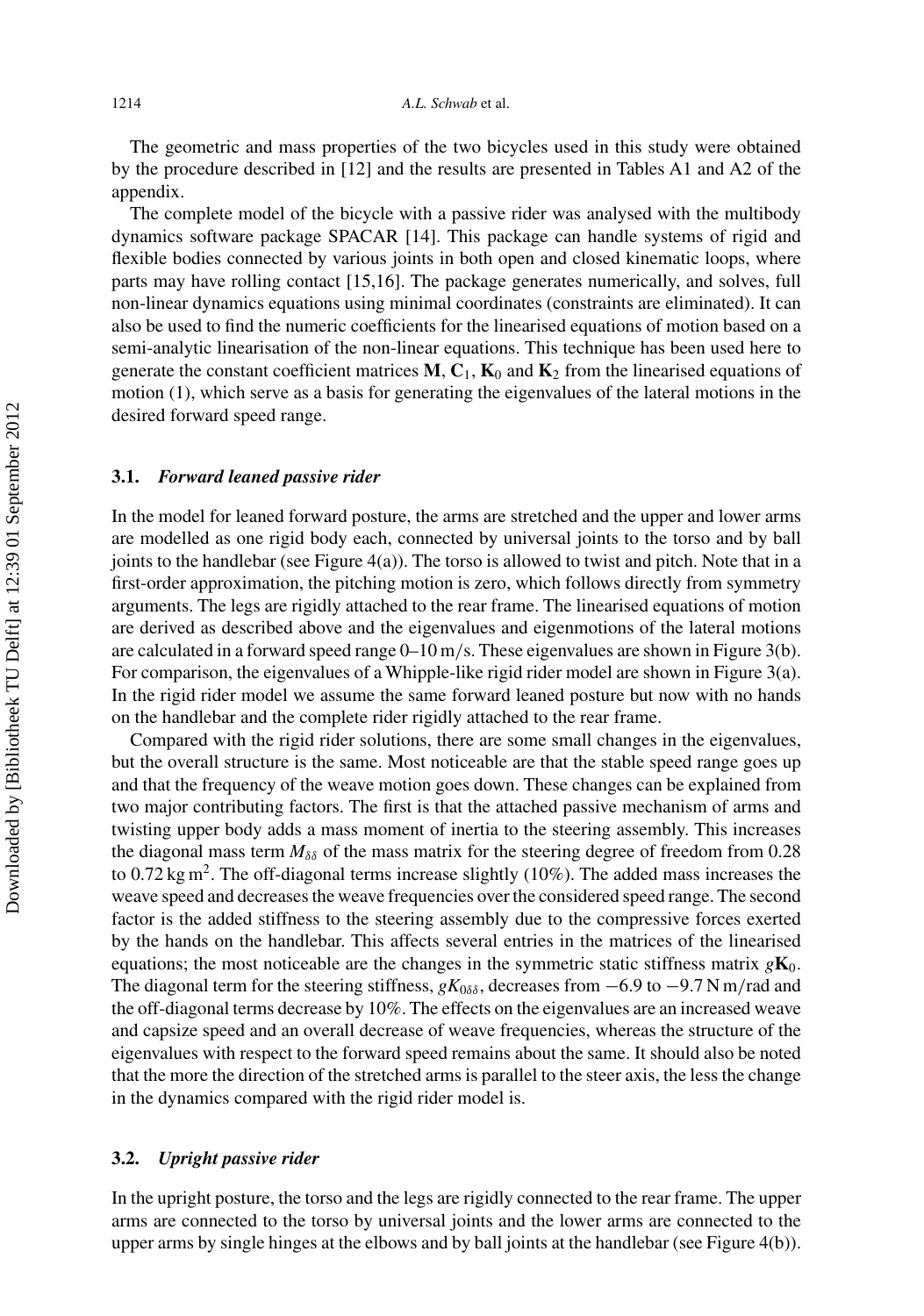

Figure 5. Eigenvalues for the lateral motions of a bicycle–rider combination (a) with a fully rigid rider and hands-free and (b) with a rider with rigid upper body and flexed arms and hands on the handlebar according to the model from Figure 4(b).

The linearised equations of motion are derived as described above and the eigenvalues of the lateral motions are computed. These eigenvalues are shown in Figure 5(b). For comparison, the eigenvalues of a Whipple-like rigid rider model are shown in Figure 5(a). In the rigid rider model, we assume the same upright posture, but now with no hands on the handlebar and the complete rider rigidly attached to the rear frame.

Compared with the rigid rider solutions, there are dramatic changes in the eigenvalues and their structure. The stable forward speed range has disappeared completely, because the weave speed has decreased to zero and the capsize motion is always unstable. Note that the weave motion is now always stable but gets washed out by the unstable capsize. This dramatic change can be explained as follows. By adding the hinged arms to the handlebar, a stable pendulumtype of oscillator has been added to the steer assembly. Although this oscillator stabilises the initially unstable weave motion, it kills the self-stability of the bicycle; the steer-into-the-fall mechanism is made ineffective. The added pendulum mass is most noticeable in the diagonal mass matrix entry related to steering,  $M_{\delta\delta}$ , which increases from 0.25 to 0.46 kg m<sup>2</sup>. More dramatic is the change in the constant symmetric stiffness matrix  $g\mathbf{K}_0$ , where the stiffness related to steering, *gK*0*δδ* , increases from a negative value, −6.6 N m*/*rad, to a positive value, 2.3 N m*/*rad, which partly explains the dramatic change in the eigenvalue structure.

#### **4. Controllability**

The controllability of the bicycles with passive rider models is investigated where either steer torque or upper body lean torque are considered as a control input. Therefore, both posture models will be extended with an extra degree of freedom to describe the upper body lean. The extended models for both postures are shown in Figure 6. The upper body lean angle  $\theta$  is made possible by a hinge between the rear frame and the torso located at the saddle, position number 13 in Figure A1(b) of the appendix, with the hinge axis along the lengthwise *x*-direction.

The structure of the linearised equations of motion remains identical to that of Equation (1), but the number of equations increases from two to three. The three degrees of freedom for the lateral motion are now the rear frame roll angle,  $\phi$ , the steer angle,  $\delta$ , and the upper body lean angle, *θ*. The equations are linearised in the upright straight ahead configuration  $(\phi, \delta, \theta) = (0, 0, 0)$  at a forward speed *v* and have the form of Equation (1) where the timevarying variables are now  $\mathbf{q} = [\phi, \delta, \theta]^T$  and the lean and steering torques are  $\mathbf{f} = [T_{\phi}, T_{\delta}, T_{\theta}]^T$ .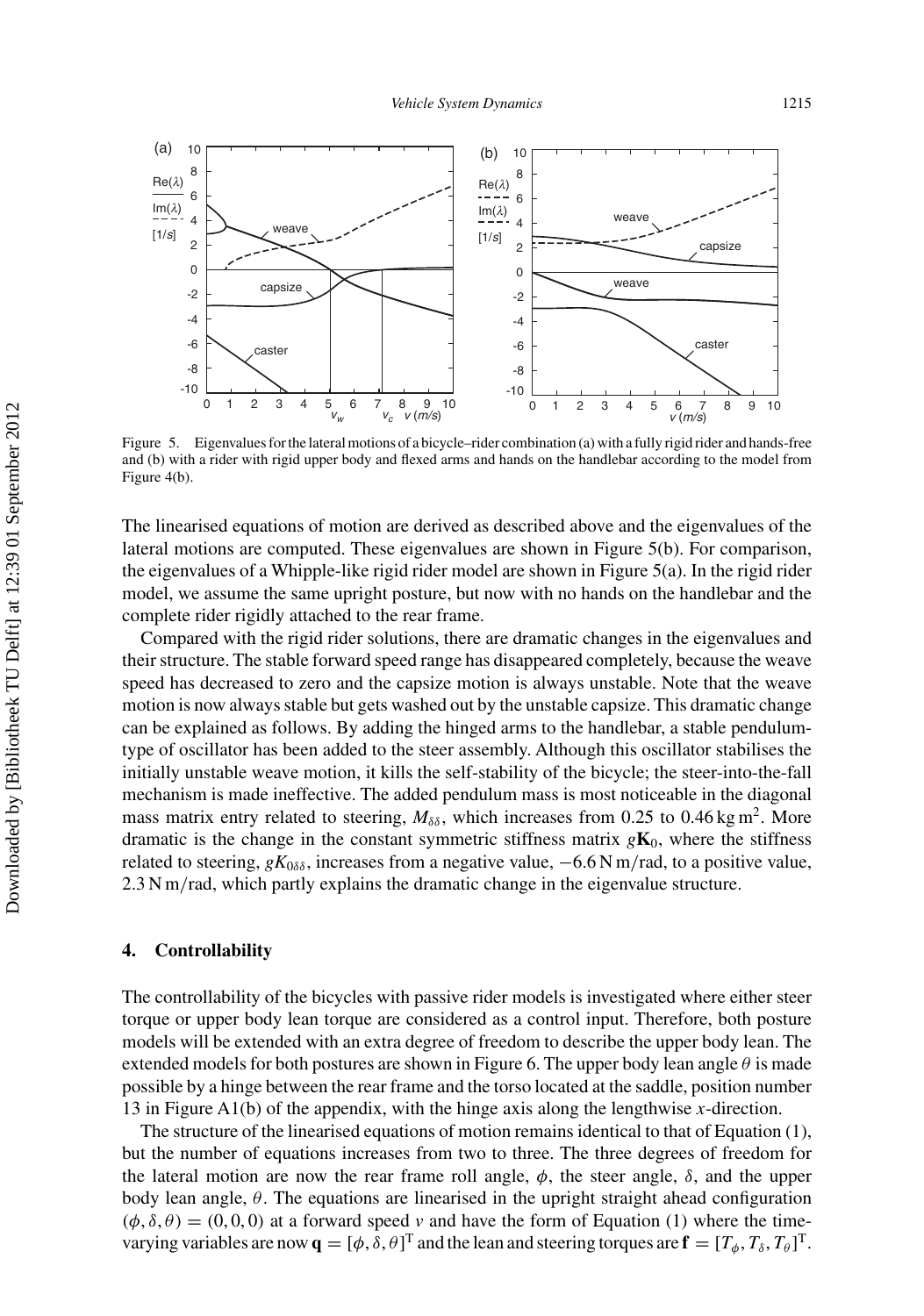

Figure 6. Two distinct bicycle models which include a leaned and steering rider: (a) rider with forward leaned body and stretched arms and (b) rider with upright body and flexed arms.

 $T_{\phi}$  is an externally applied torque, and  $T_{\delta}$  and  $T_{\theta}$  are usually provided by a combination of internal torques in one or more of the joints of the arms and between the upper and lower body.

To investigate the controllability of the bicycle–rider system we rewrite these linearised equations of motion into a set of first-order differential equations, the so-called state–space equations, as

$$
\dot{\mathbf{x}} = \mathbf{A}\mathbf{x} + \mathbf{B}\mathbf{u},\tag{3}
$$

with the state vector  $\mathbf{x} = [\phi, \delta, \theta, \dot{\phi}, \dot{\delta}, \dot{\theta}]^T$  and the control input vector  $\mathbf{u} = [T_{\delta}, T_{\theta}]^T$ . The applied rear frame torque  $T_{\phi}$  is not considered as a possible control input. Since we wish to address the control inputs separately, we split the input vector **u** and the associated matrix **B** into, respectively, two scalars and two associate vectors,

$$
\dot{\mathbf{x}} = \mathbf{A}\mathbf{x} + \mathbf{b}_{\delta}T_{\delta} + \mathbf{b}_{\theta}T_{\theta}.
$$
 (4)

For the bicycle–rider system, the coefficient matrix, **A**, and the control input vectors,  $\mathbf{b}_{\delta}$  and **, are given by** 

$$
\mathbf{A} = \begin{bmatrix} \mathbf{0} & \mathbf{I} \\ -\mathbf{M}^{-1} (g\mathbf{K}_0 + v^2 \mathbf{K}_2) & -\mathbf{M}^{-1} (v\mathbf{C}_1) \end{bmatrix},
$$
(5)

$$
\mathbf{b}_{\delta} = \begin{bmatrix} \mathbf{0} \\ \mathbf{M}^{-1} \begin{bmatrix} 0 \\ 1 \\ 0 \end{bmatrix} \end{bmatrix}, \quad \mathbf{b}_{\theta} = \begin{bmatrix} \mathbf{0} \\ \mathbf{M}^{-1} \begin{bmatrix} 0 \\ 0 \\ 1 \end{bmatrix} \end{bmatrix}.
$$
 (6)

Note that the system of kinematic differential equations is controllable if  $v \neq 0$  and cos  $\lambda_s \neq 0$ .

## **4.1.** *Standard approach*

In the standard approach to determine controllability of a linear dynamical system as Equation (4), if the control input is restricted to a single variable, the controllability matrix

$$
\mathbf{Q}_j = [\mathbf{b}_j, \mathbf{A}\mathbf{b}_j, \mathbf{A}^2\mathbf{b}_j, \dots, \mathbf{A}^{k-1}\mathbf{b}_j],\tag{7}
$$

is formed. If this controllability matrix has a full row rank *k*, where *k* is the dimension of the system, which is equal to the number of state variables, then the system is fully controllable by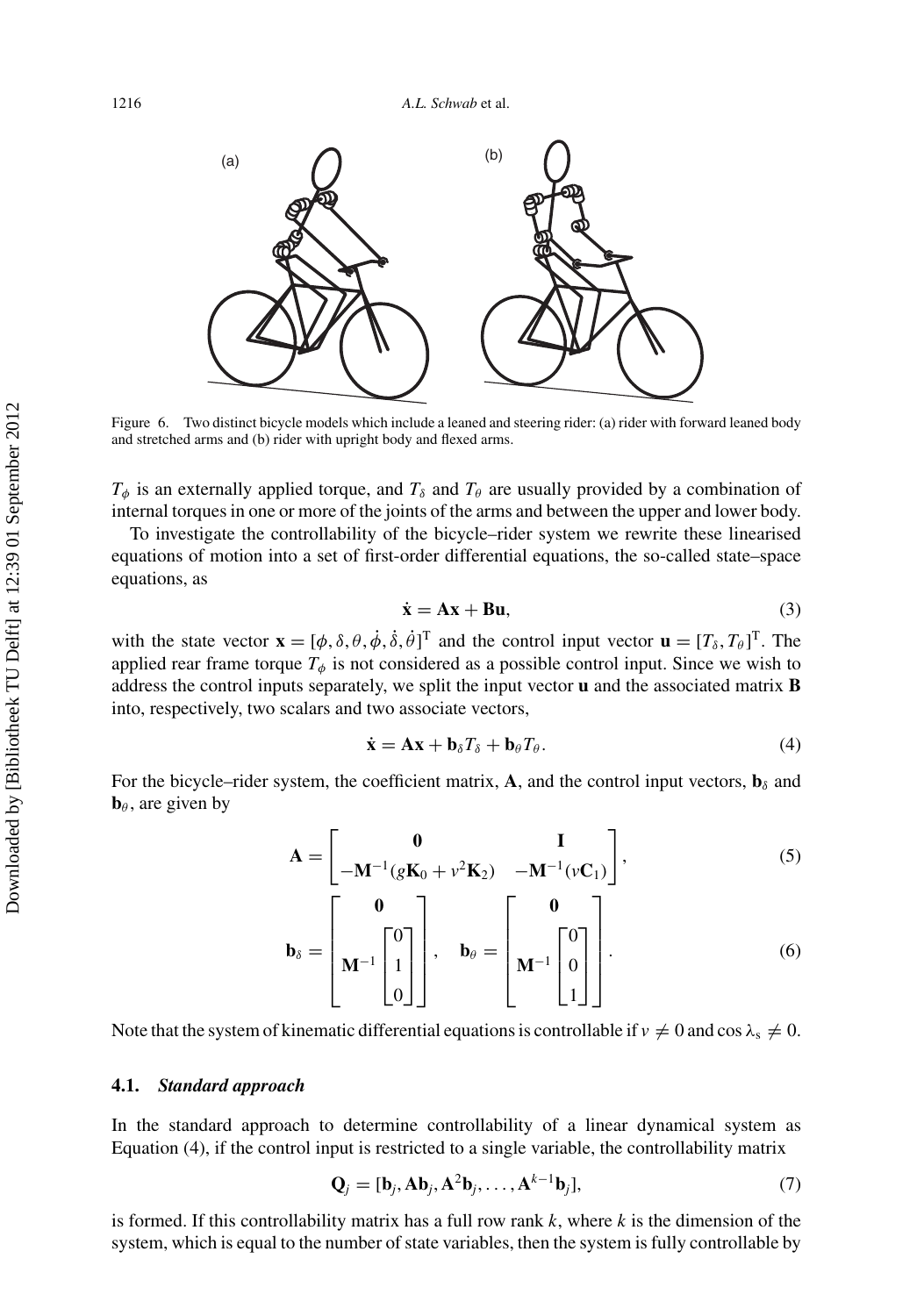Table 1. Forward speed  $v<sub>u</sub>$  at which the hybrid bicycle with the forward leaned rider with stretched arms on the handlebar from Figure 6(a) is uncontrollable by either steer torque control  $T_\delta$  or upper body lean torque control  $T_\theta$  together with the corresponding eigenvalue *λ*<sub>u</sub> and right eigenvector coordinates  $(φ, δ, θ)$ <sub>u</sub>, with rear frame lean angle *φ*, steer angle *δ* and upper body lean angle *θ* together with the mode description; see also Figure 7 for the eigenvalue plot.

| $v_{\rm u}$ (m/s)                  | $\lambda_{\rm u}$ (rad/s)                    | $(\phi, \delta, \theta)$ <sub>u</sub> (rad) | Mode    |
|------------------------------------|----------------------------------------------|---------------------------------------------|---------|
| Steer torque control, $T_{\delta}$ |                                              |                                             |         |
| 0.0091                             | $-3.0150$                                    | $(0.14, 0.56, -0.82)$                       | Capsize |
| 1.5482                             | $-3.0150$                                    | $(0.15, 0.69, -0.71)$                       | Capsize |
| 1.7656                             | 7.8250                                       | $(0.15, 0.71, -0.69)$                       | Lean1   |
| 4.5588                             | $-7.8250$                                    | $(0.06, -0.28, 0.96)$                       | Caster  |
|                                    | Upper body lean torque control, $T_{\theta}$ |                                             |         |
| 0.0067                             | 3.0177                                       | $(0.14, 0.56, -0.82)$                       | Weave   |
| 1.5033                             | $-3.0233$                                    | $(0.15, 0.69, -0.71)$                       | Capsize |



Figure 7. (a) Eigenvalues  $\lambda$  from the linearised stability analysis for the hybrid bicycle with the forward leaned rider with stretched arms on the handlebar from Figure 6(a), where the solid lines correspond to the real part of the eigenvalues and the dashed line corresponds to the imaginary part of the eigenvalues, in the forward speed range of  $0 \text{ m/s} < v < 10 \text{ m/s}$ , together with forward speeds for which the bicycle is uncontrollable by either steer torque (open circle) or upper body lean torque (black filled circle) alone. (b) Modal controllability *βi<sup>δ</sup>* (8) for steer control torque  $T<sub>δ</sub>$  for this bicycle model. (c) Modal controllability  $β<sub>iθ</sub>$  (8) for an upper body control lean torque  $T<sub>θ</sub>$  for this bicycle model.

input  $j, j = \delta$  or  $j = \theta$ , alone. Here, we determine the speeds for which rank deficiency occurs by setting the determinant of  $\mathbf{O}_i(v)$  equal to zero and solving the resulting equation in *v*. The solutions are the forward speeds for which the system is uncontrollable with respect to the considered control input, which we call  $v_u$ . The corresponding eigenvector,  $\mathbf{v}_u^*$ , spans the null space of the transpose of the corresponding controllability matrix,  $\mathbf{v}_u^* \in \text{null}(\mathbf{Q}_j^T(v_u))$ . Since this is also an eigenvector of the system matrix  $A<sup>T</sup>(v<sub>u</sub>)$ , the corresponding eigenvalue  $\lambda_{u}$  can be found from the definition  $A^T v_u^* = \lambda_u v_u^*$ . The corresponding right eigenvector  $v_u$  satisfies  $Av_u = \lambda_u v_u$  and gives the uncontrollable mode of the system. This procedure has been applied to the two bicycle–rider models and the results are presented in Table 1 and Figure 7 and in Table 2 and Figure 8.

For the hybrid bicycle with the forward leaned rider with stretched arms on the handlebar, controlled by steer torque control, we find four uncontrollable forward speeds, see Table 1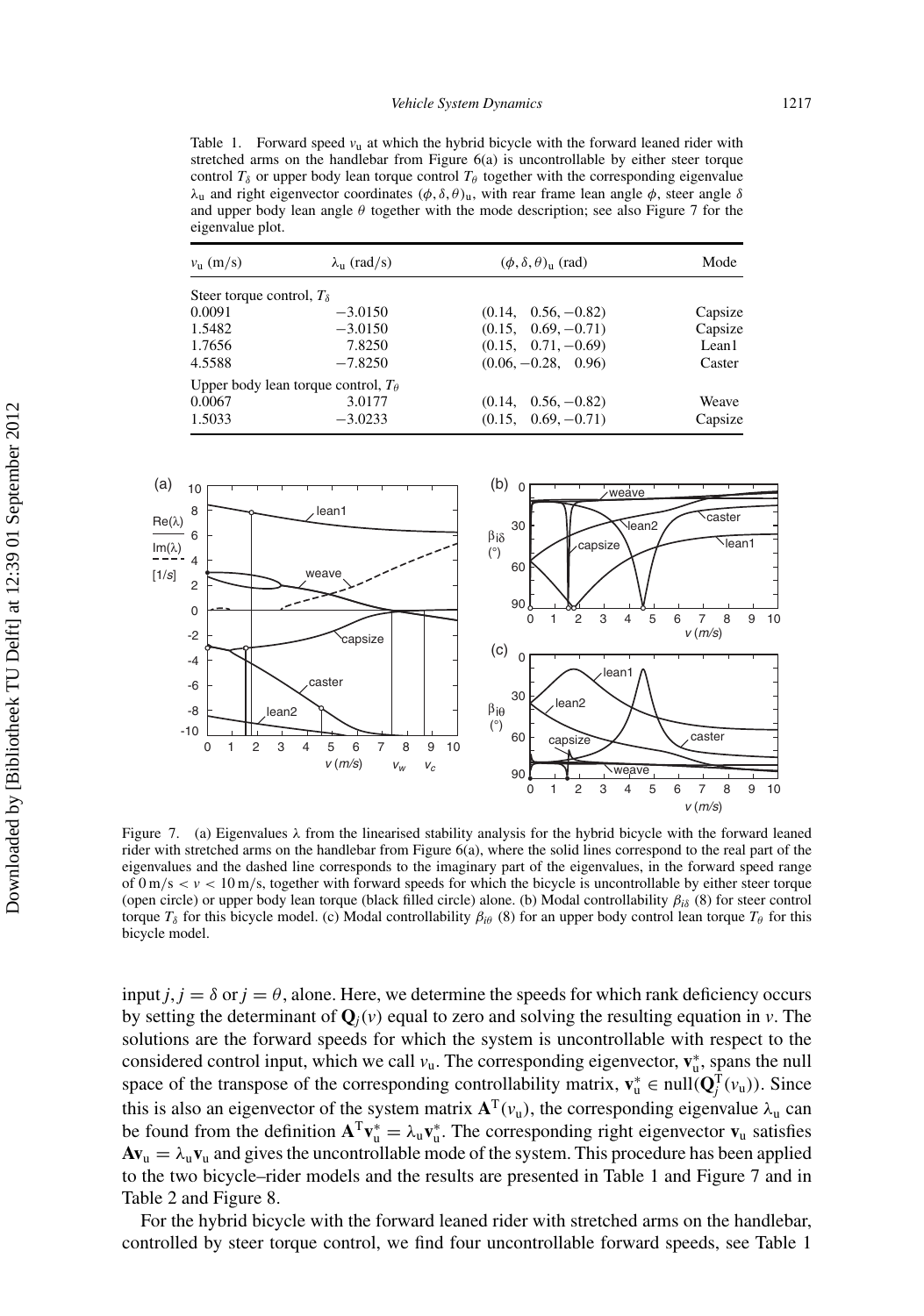| $v_{\rm u}$ (m/s)                  | $\lambda_{\rm u}$ (rad/s)             | $(\phi, \delta, \theta)$ <sub>n</sub> (rad) | Mode              |
|------------------------------------|---------------------------------------|---------------------------------------------|-------------------|
| Steer torque control, $T_{\delta}$ |                                       |                                             |                   |
| 0.0133                             | $-2.8980$                             | $(0.16, 0.47, -0.87)$                       | Caster            |
| 0.8271                             | 6.5895                                | $(0.14, 0.44, -0.89)$                       | Lean1             |
| 1.0177                             | $-2.8980$                             | $(0.14, 0.43, -0.89)$                       | Caster            |
| 4.1381                             | $-6.5895$                             | $(0.01, -0.26, 0.97)$                       | Lean <sub>2</sub> |
|                                    | Upper body lean torque control, $T_a$ |                                             |                   |
| 0.2695                             | 2.9017                                | $(0.16, 0.46, -0.87)$                       | Capsize           |
| 1.2375                             | $-2.9125$                             | $(0.13, 0.42, -0.90)$                       | Caster            |

Table 2. As Table 1, but now for the city bicycle with an upright rider and flexed arms on the handlebar from Figure 6(b), see also Figure 8 for the eigenvalue plot.



Figure 8. (a) Eigenvalues  $\lambda$  from the linearised stability analysis for the city bicycle with an upright rider and flexed arms on the handlebar from Figure 6(b), where the solid lines correspond to the real parts of the eigenvalues and the dashed line corresponds to the imaginary part of the eigenvalues, in the forward speed range of  $0 \text{ m/s} < v < 10 \text{ m/s}$ , together with forward speeds for which the bicycle is uncontrollable by either steer torque (open circle) or upper body lean torque (black filled circle) alone. (b) Modal controllability  $β<sub>iδ</sub>$  (8) for steer control torque  $T<sub>δ</sub>$  for this bicycle model. (c) Modal controllability  $\beta_{i\theta}$  (8) for an upper body control lean torque  $T_{\theta}$  for this bicycle model.

and Figure 7(a). However, only the one at 1.7656 m*/*s concerns an unstable mode, an upper body lean mode. This mode can be stabilised by placing a spring and a damper in parallel between the lower and upper body. For a spring stiffness of 100 N m*/*rad and a damping coefficient of 10Nms*/*rad, the lean modes become stable and oscillatory, whereas the other modes change. The uncontrollability shifts to a much lower speed and corresponds to a weave mode. If we consider only upper body lean torque control, then there are two uncontrollable forward speeds, but again only one, now at 0.0067 m*/*s, concerns an unstable mode. This mode is the forerunner to the oscillatory weave mode, but since the speed is almost zero, this is again of no concern to the practical control of the bicycle. Adding a spring and damper acting in parallel with the control torque has no influence on the controllability. We conclude that this bicycle–rider configuration is fully controllable by either steer torque control or upper body lean torque control.

For the city bicycle with an upright rider and flexed arms on the handlebar we first find that the eigenvalue structure differs considerably from that of the hybrid bicycle with rider configuration. Whereas the hybrid bicycle had a stable forward speed range, between 7.4 and 8.7 m*/*s, the city bicycle configuration is always unstable. Although the weave mode is now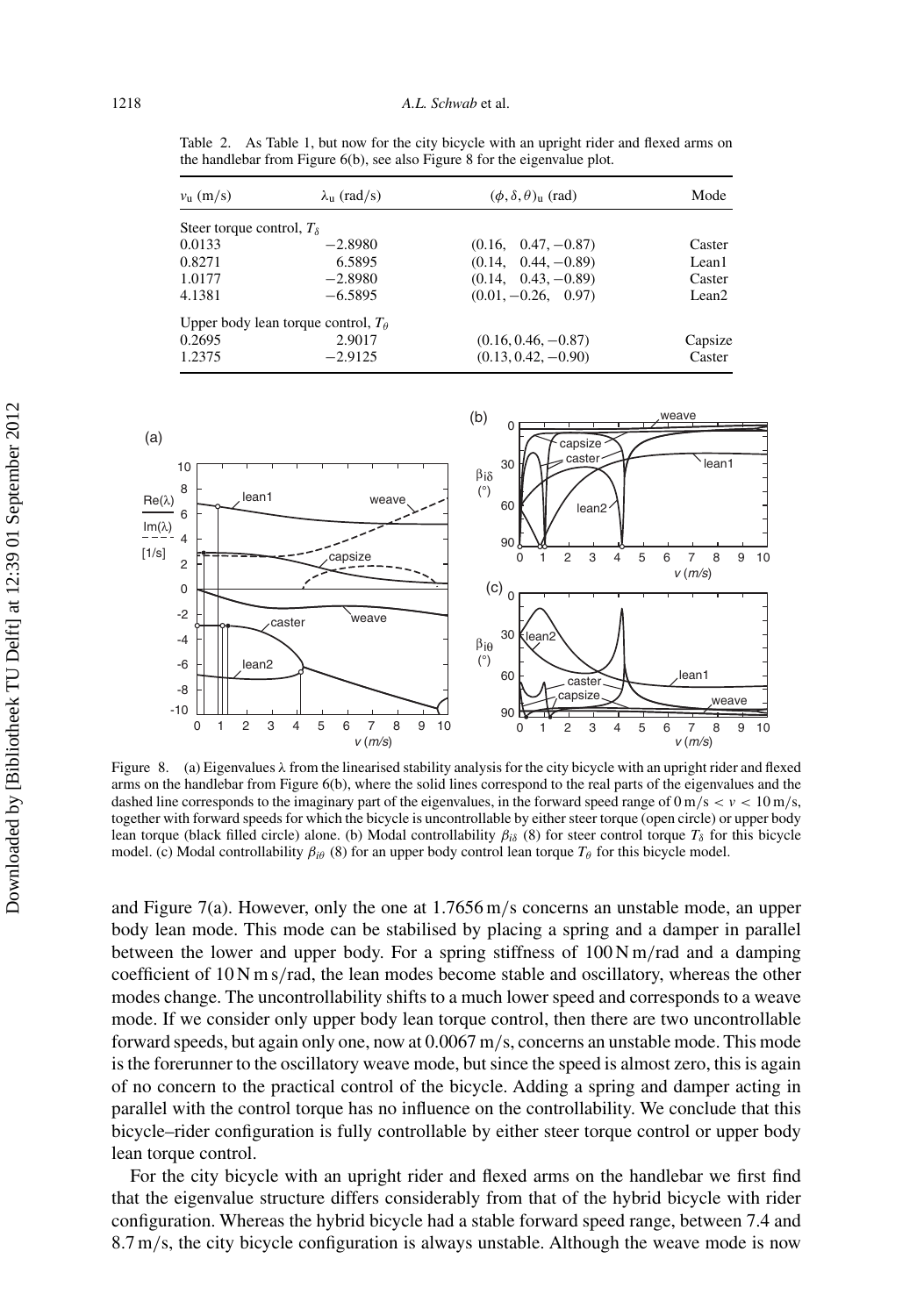always stable, there is a capsize mode which is always unstable. For steer torque control on the city bicycle configuration (see Table 2 and Figure 8(a)), we find again four forward speeds for which the bicycle is uncontrollable, where only the one at  $0.8271$  m/s concerns an unstable mode. As with the hybrid bicycle, this is again an upper body lean mode that can be stabilised by adding a spring and a damper between the lower and the upper body; again, this shifts the uncontrollability to a much lower speed for the weave mode. For upper body lean control we have two uncontrollable speeds, where only the one at 0.2695 m*/*s concerns an unstable capsize mode. But since this is at a very low speed, one can say that, from a practical point of view, this configuration is also fully controllable by either steer torque control or upper body lean torque.

## **4.2.** *Modal controllability*

The standard approach as described above results in a discrete set of velocities for which the bicycle is uncontrollable. It does not tell us anything about the ease or difficulty with which the bicycle is controlled in the neighbourhood of these speeds at which controllability is lost. To investigate that, we will follow a somewhat different approach and look at the modal controllability.

A measure for modal controllability has been proposed by Hamdan and Nayfeh [11]. They measure modal controllability by the angle  $\beta_{ij}$  between the left eigenvector  $\mathbf{v}_i^*$  from  $\mathbf{A}^T \mathbf{v}_i^*$  $\lambda_i$ **v**<sup>\*</sup><sub>*i*</sub>, and the control input vector **b***j*, as in

$$
\cos \beta_{ij} = \frac{\mathbf{v}_i^{*T} \mathbf{b}_j}{\|\mathbf{v}_i^*\| \|\mathbf{b}_j\|}.
$$
 (8)

They argue that, if the two vectors are orthogonal, then  $\mathbf{v}_i^*$  is in the left null-space of  $\mathbf{b}_j$  and the *i*th eigenmode is uncontrollable from the *j*th input. If the angle is not a right angle but nearly so, then again this indicates that the *i*th eigenmode is not easily controlled from the *j*th input. This modal controllability is applied to the two bicycle–rider models from Figure 6.

For steer torque control on the hybrid bicycle with the forward leaned rider with stretched arms on the handlebar, the modal controllability  $\beta_{i\delta}$  is shown in Figure 7(b). Note that the vertical scale for the modal controllability angle  $\beta_{ij}$  runs from down 90° (uncontrollable) to up 0◦ (well controllable). Clearly, the unstable weave mode is well controllable. We also see two sharp dips in the capsize mode controllability near the uncontrollable speeds. It is interesting to see that the uncontrollability is so local, but since this capsize mode is still a stable mode, it is of no practical concern. What we call the caster mode shows a broad dip around the uncontrollable forward speed of 4.6 m*/*s, which seems paradoxical, because we use steer torque control, but note that there is still some steer amplitude in the corresponding eigenvector  $(\phi, \delta, \theta)$ <sub>u</sub> =  $(0.06, -0.28, 0.96)$  (Table 1). As expected, the unstable upper body lean mode (lean1) is marginally controllable by steer torque control and shows a wide dip around the uncontrollable speed of 1.8 m*/*s. The modal controllability for upper body lean torque control on this bicycle–rider model is shown in Figure 7(c). Here, we see that the modal controllability of the unstable weave mode is close to 90◦ and therefore hard to control by lateral upper body motions. The same holds for the capsize mode, with a notable small rise of the modal controllability just above the speed for which the mode in uncontrollable. The caster mode also shows marginal controllability. The unstable upper body lean mode (lean1) is well controllable, which we would expect, but its modal controllability levels off at higher speeds. Note that the modal controllability for the lean torque input is almost the complement of the one for the steer torque input, meaning that the two inputs taken together make the system well controllable.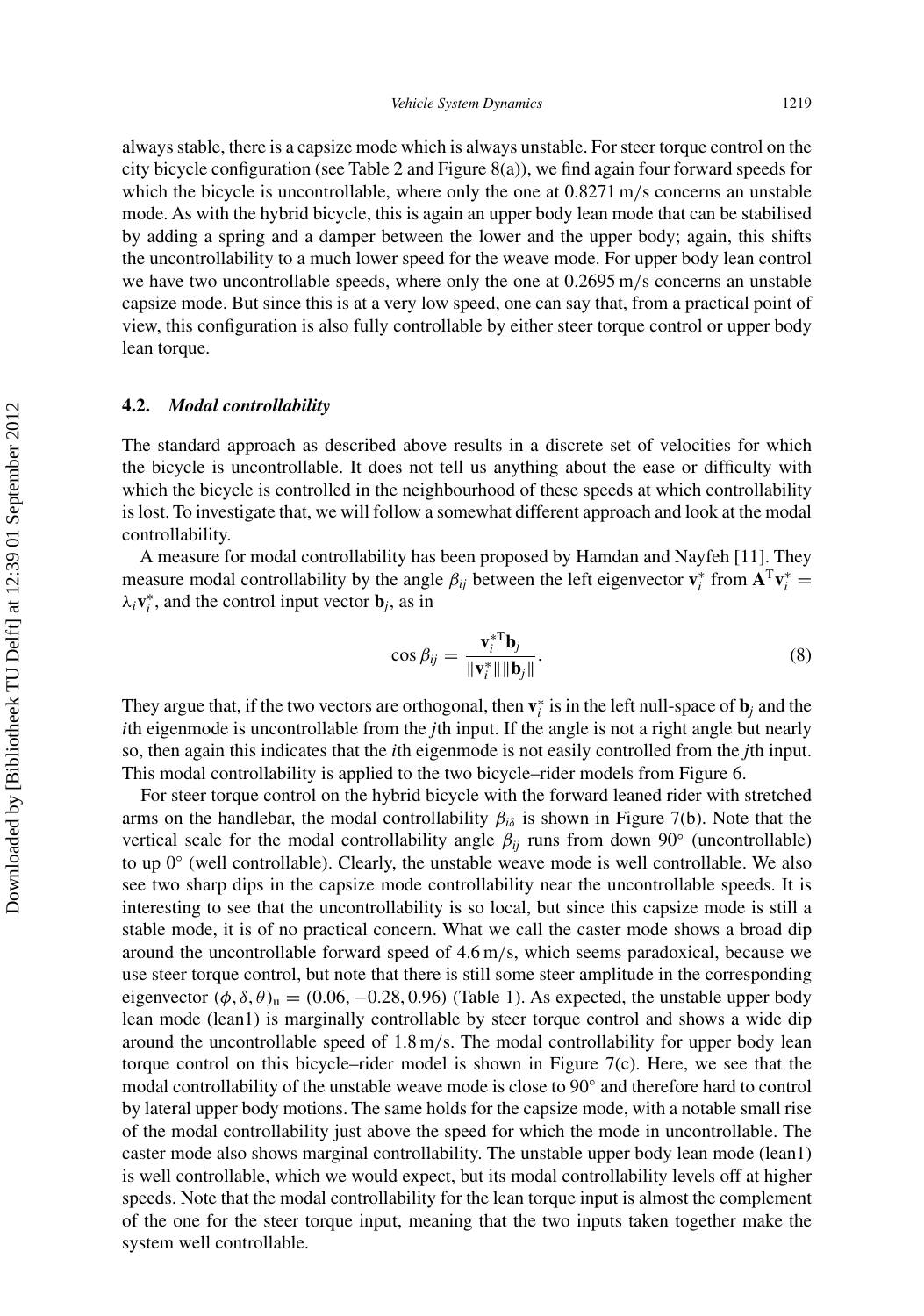The modal controllability of the city bicycle with the upright rider and flexed arms on the handlebar for steer torque control is shown in Figure 8(b). The unstable capsize mode and the stable weave mode are well controllable. In the stable caster and lean2 modes, we see sharp dips around the uncontrollable speeds and here again the unstable upper body lean is marginally controllable by this steer torque control. The modal controllability for upper body lean torque control on this bicycle–rider model is shown in Figure 8(c). The same trends as in the hybrid bicycle are present, meaning that the unstable mode, here the capsize mode, is hard to control by upper body lean motions. It is interesting to see that the overall structure of the modal controllability is about the same as in the hybrid bicycle, although the structure of the eigenvalues with respect to forward speed is completely different.

We conclude that for both bicycle–rider combinations the controllability of the unstable modes is very good for steer torque control and marginal for upper body lean motions. The uncontrollable speeds, which are present, are of no real concern since they are either at stable modes which are not practically important for the overall desired motion or at very low forward speeds for which human control is difficult because of the relatively large positive real parts of the unstable eigenvalues.

## **5. Conclusions**

Adding a passive upper body to the three degrees of freedom Whipple model of an uncontrolled bicycle, without adding any extra degrees of freedom, can change the open-loop dynamics of the system. In the case of a forward leaned rider with stretched arms and hands on the handlebar, there is little change. However, an upright rider position with flexed arms and hands on the handlebar changes the open-loop dynamics drastically and ruins the self-stability of the system.

The unstable modes of both bicycle–rider combinations have very good modal controllability for steer torque control but are marginally controllable by lateral upper body motions. This indicates that most control actions for lateral balance on a bicycle are performed by steer control only and not by lateral upper body motions.

Future work is directed towards the comparison of the control effort of the human rider in both postures.

### **Acknowledgement**

Thanks to Jason Moore for measuring the bicycles and riders during his Fulbright granted year (2008*/*2009) at TU Delft and thanks to Batavus (Accell Group) for supplying the bicycles.

## **References**

- [1] K.J. Åström, R.E. Klein, and A. Lennartsson, *Bicycle dynamics and control*, IEEE Control Syst. Mag. 25(4) (2005), pp. 26–47.
- [2] J.P. Meijaard, J.M. Papadopoulos, A. Ruina, and A.L. Schwab, *Linearized dynamics equations for the balance and steer of a bicycle: a benchmark and review*, Proc. Roy. Soc. A 463 (2007), pp. 1955–1982.
- [3] R.S. Sharp, *On the stability and control of the bicycle*, Appl. Mech. Rev. 61 (2008), pp. 060803-1–24.
- [4] F.J.W. Whipple, *The stability of the motion of a bicycle*, Quart. J. Pure Appl. Math. 30 (1899), pp. 312–348.
- [5] J.D.G. Kooijman, J. Moore, and A.L. Schwab, *Some observations on human control of a bicycle*, in *11th mini Conference on Vehicle System Dynamics, Identification and Anomalies (VSDIA2008), Budapest, Hungary*, I. Zobory, ed., Budapest University of Technology and Economics, 2008, pp. 65–72.
- [6] J.K. Moore, J.D.G. Kooijman, and A.L. Schwab, *Rider motion identification during normal bicycling by means of principal component analysis*. in *MULTIBODY DYNAMICS 2009, ECCOMAS Thematic Conference, 29 June–2 July 2009*, K. Arczewski, J. Fraczek and M. Wojtyra, eds., Warsaw, Poland, 2009.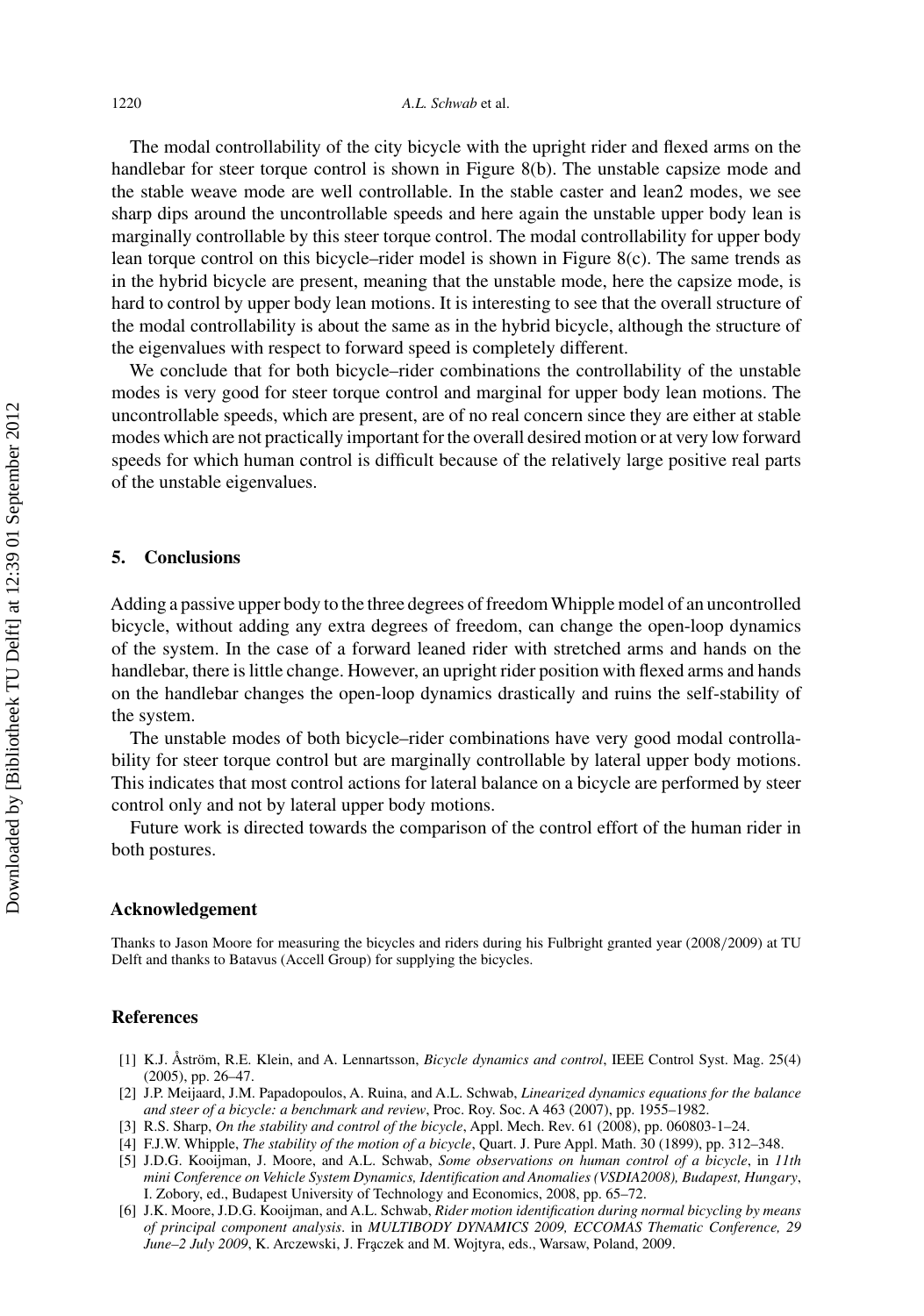- [7] M. Nagai, *Analysis of rider and single-track-vehicle system; its application to computer-controlled bicycles*, Automatica 19(6) (1983), pp. 737–740.
- [8] K.A. Seffen, G.T. Parks, and P.J. Clarkson, *Observations on the controllability of motion of two-wheelers*, Proc. Inst. Mech. Eng. I J. Syst. Control Eng. 215(2) (2001) pp. 143–156.
- [9] R.S. Sharp, *The stability and control of motorcycles*, J. Mech. Eng. Sci. 13(5) (1971), pp. 316–329.
- [10] B. Friedland, *Controllability index based on conditioning number*, J. Dyn. Syst. Meas. Control 97(4) (1975), pp. 444–445.
- [11] A.M.A. Hamdan and A.H. Nayfeh, *Measures of modal controllability and observability for first- and secondorder linear systems*, J. Guidance Control Dyn. 12(3) (1989), pp. 421–428.
- [12] J.D.G. Kooijman,A.L. Schwab, and J.P. Meijaard, *Experimental validation of a model of an uncontrolled bicycle*, Multibody Syst. Dyn. 19 (2008), pp. 115–132.
- [13] J.K. Moore, M. Hubbard, J.D.G. Kooijman, and A.L. Schwab, *A method for estimating physical properties of a combined bicycle and rider*, Proceedings of the ASME 2009 International Design Engineering Technical Conferences & Computers and Information in Engineering Conference, DETC2009, 30 August–2 September, San Diego, CA, 2009.
- [14] J.B. Jonker and J.P. Meijaard, *SPACAR Computer program for dynamic analysis of flexible spatial mechanisms and manipulators*, in *Multibody Systems Handbook*,W. Schiehlen, ed., Springer, Berlin, Germany, 1990, pp. 123– 143.
- [15] A.L. Schwab and J.P. Meijaard, *Dynamics of flexible multibody systems having rolling contact: Application of the wheel element to the dynamics of road vehicles*. Veh. Syst. Dyn. (Suppl.) 33 (2000), pp. 338–349.
- [16] A.L. Schwab and J.P. Meijaard, *Dynamics of flexible multibody systems with non-holonomic constraints: A finite element approach*, Multibody Syst. Dyn. 10(1) (2003), pp. 107–123.

## **Appendix 1. Measured bicycle and rider data**

This appendix summarises the measured geometric and mass data of the bicycles and rider used, measured according to [13]. The first bicycle, Figure 1(a), can be characterised as a hybrid bicycle. The second bicycle, Figure 1(b), is a standard Dutch city bicycle (see Figure A1).



Figure A1. (a) Definition of the geometric parameters of the bicycle and (b) rider model with skeleton points, from [13].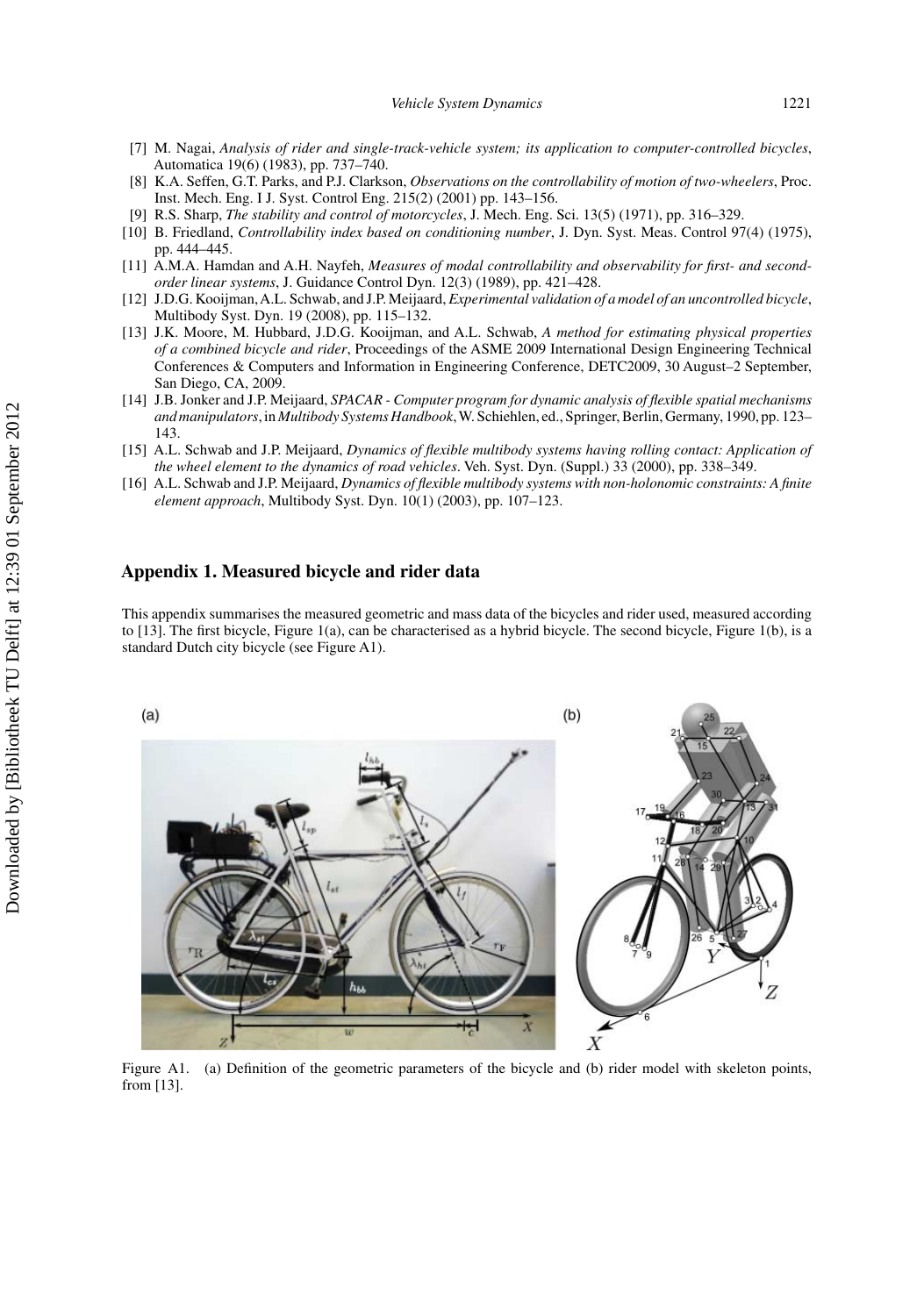| Parameter             | Symbol                                        | Value for<br>hybrid bicycle | Value for<br>city bicycle |
|-----------------------|-----------------------------------------------|-----------------------------|---------------------------|
| Bottom bracket height | $h_{\rm bb}$                                  | $0.290 \,\mathrm{m}$        | $0.295 \,\mathrm{m}$      |
| Chain stay length     | $l_{\rm cs}$                                  | $0.445 \text{ m}$           | $0.460 \,\mathrm{m}$      |
| Fork length           | $l_{\rm f}$                                   | $0.455 \text{ m}$           | $0.455 \,\mathrm{m}$      |
| Front hub width       | $W_{\text{fh}}$                               | $0.100 \,\mathrm{m}$        | $0.100 \,\mathrm{m}$      |
| Handlebar length      | $l_{\rm hb}$                                  | $-0.090 \,\mathrm{m}$       | $0.190 \,\mathrm{m}$      |
| Rear hub width        | W <sub>rh</sub>                               | $0.130 \,\mathrm{m}$        | $0.130 \,\mathrm{m}$      |
| Seat post length      | $l_{sp}$                                      | $0.195 \,\mathrm{m}$        | $0.240 \,\mathrm{m}$      |
| Seat tube angle       | $\lambda_{\rm st}$                            | $75.0^\circ$                | $68.5^\circ$              |
| Seat tube length      | $l_{st}$                                      | $0.480 \,\mathrm{m}$        | $0.530 \,\mathrm{m}$      |
| Stem length           | $l_{\rm s}$                                   | $0.190 \,\mathrm{m}$        | $0.250 \,\mathrm{m}$      |
| Wheel base            | w                                             | See Table A2                |                           |
| Trail                 | $\mathfrak{c}$                                | See Table A2                |                           |
| Head tube angle       | $\lambda_{\rm ht}=90^{\circ}-\lambda_{\rm c}$ | See Table A2                |                           |
| Rear wheel radius     | $r_{R}$                                       | See Table A2                |                           |
| Front wheel radius    | $r_{\rm F}$                                   | See Table A2                |                           |

Table A1. Bicycle geometric dimensions for the hybrid bicycle and the city bicycle according to Figure A1(a).

Table A2. Parameters for the hybrid bicycle and the city bicycle for the bicycle model from Figure 2.

| Parameter       | Symbol                                                                                                                                                                    | Value for Hybrid Bicycle                                                                                                                   | Value for City Bicycle                                                                                                                         |  |
|-----------------|---------------------------------------------------------------------------------------------------------------------------------------------------------------------------|--------------------------------------------------------------------------------------------------------------------------------------------|------------------------------------------------------------------------------------------------------------------------------------------------|--|
| Wheel base      | w                                                                                                                                                                         | $1.037 \text{ m}$                                                                                                                          | $1.121 \text{ m}$                                                                                                                              |  |
| Trail           | $\boldsymbol{c}$                                                                                                                                                          | $0.0563 \text{ m}$                                                                                                                         | $0.0686 \,\mathrm{m}$                                                                                                                          |  |
| Steer axis tilt | $\lambda_{\rm s}$                                                                                                                                                         | $16.9^\circ$                                                                                                                               | $22.9^\circ$                                                                                                                                   |  |
| Gravity         | g                                                                                                                                                                         | $9.81$ N/kg                                                                                                                                | $9.81$ N/kg                                                                                                                                    |  |
| Forward speed   | $\mathcal V$                                                                                                                                                              | various m/s                                                                                                                                | various m/s                                                                                                                                    |  |
| Rear wheel R    |                                                                                                                                                                           |                                                                                                                                            |                                                                                                                                                |  |
| Radius          | $r_{R}$                                                                                                                                                                   | $0.338 \text{ m}$                                                                                                                          | $0.341 \text{ m}$                                                                                                                              |  |
| Mass            | $m_{R}$                                                                                                                                                                   | $3.96$ kg                                                                                                                                  | $3.11$ kg                                                                                                                                      |  |
| Inertia         | $(I_{\text{Rx}}, I_{\text{Ryy}})$                                                                                                                                         | $(0.0916, 0.1545)$ kg m <sup>2</sup>                                                                                                       | $(0.0884, 0.1525)$ kg m <sup>2</sup>                                                                                                           |  |
|                 | Rear Body and frame assembly B                                                                                                                                            |                                                                                                                                            |                                                                                                                                                |  |
| Centre of mass  | $(x_B, z_B)$                                                                                                                                                              | $(0.3263, -0.4826)$ m                                                                                                                      | $(0.2760, -0.5378)$ m                                                                                                                          |  |
| Mass            | $m_{\rm B}$                                                                                                                                                               | $7.22$ kg                                                                                                                                  | $9.86$ kg                                                                                                                                      |  |
| Inertia         | $\begin{bmatrix} I_{\text{Bxx}} & 0 & I_{\text{Bxz}} \\ 0 & I_{\text{Byy}} & 0 \\ I_{\text{Bzz}} & 0 & I_{\text{Bzz}} \end{bmatrix}$<br>$I_{\text{Bxz}}$<br>$I_{\rm Bzz}$ | $\boldsymbol{0}$<br>0.03835<br>0.37287<br>$\overline{0}$<br>$\overline{0}$<br>0.71704<br>0.03835<br>$\theta$<br>0.45473<br>$\text{kg m}^2$ | 0.52714<br>$\mathbf{0}$<br>0.11442<br>$\mathbf{0}$<br>1.31682<br>$\theta$<br>0.11442<br>$\theta$<br>0.75920<br>$kg \, m^2$                     |  |
|                 | Front Handlebar and fork assembly H                                                                                                                                       |                                                                                                                                            |                                                                                                                                                |  |
| Centre of mass  | $(x_{\rm H}, z_{\rm H})$                                                                                                                                                  | $(0.9107, -0.7303)$ m                                                                                                                      | $(0.8669, -0.7482)$ m                                                                                                                          |  |
| Mass            | $m_{\rm H}$                                                                                                                                                               | $3.04$ kg                                                                                                                                  | $3.22$ kg                                                                                                                                      |  |
| Inertia         | $\begin{bmatrix} 0 & I_{\rm Hxz} \\ I_{\rm Hyy} & 0 \\ 0 & I_{\rm Hzz} \end{bmatrix}$<br>$I_{\rm Hxx}$<br>$\overline{0}$<br>$I_{\text{Hxz}}$<br>$I_{\rm Hzz}$             | $\theta$<br>0.02734<br>0.17684<br>$\overline{0}$<br>$\boldsymbol{0}$<br>0.14437<br>$\theta$<br>0.02734<br>0.04464<br>$\text{kg m}^2$       | 0.25338<br>$\overline{0}$<br>$-0.07205$<br>$\boldsymbol{0}$<br>0.24610<br>$\theta$<br>$-0.07205$<br>$\mathbf{0}$<br>0.09558<br>$\text{kg m}^2$ |  |
| Front wheel F   |                                                                                                                                                                           |                                                                                                                                            |                                                                                                                                                |  |
| Radius          | $r_{\rm F}$                                                                                                                                                               | $0.340 \,\mathrm{m}$                                                                                                                       | $0.344 \text{ m}$                                                                                                                              |  |
| Mass            | $m_F$                                                                                                                                                                     | 3.334 kg                                                                                                                                   | $2.02$ kg                                                                                                                                      |  |
| Inertia         | $(I_{\text{Rx}}, I_{\text{Ryy}})$                                                                                                                                         | $(0.09387, 0.15686)$ kg m <sup>2</sup>                                                                                                     | $(0.09041, 0.14939)$ kg m <sup>2</sup>                                                                                                         |  |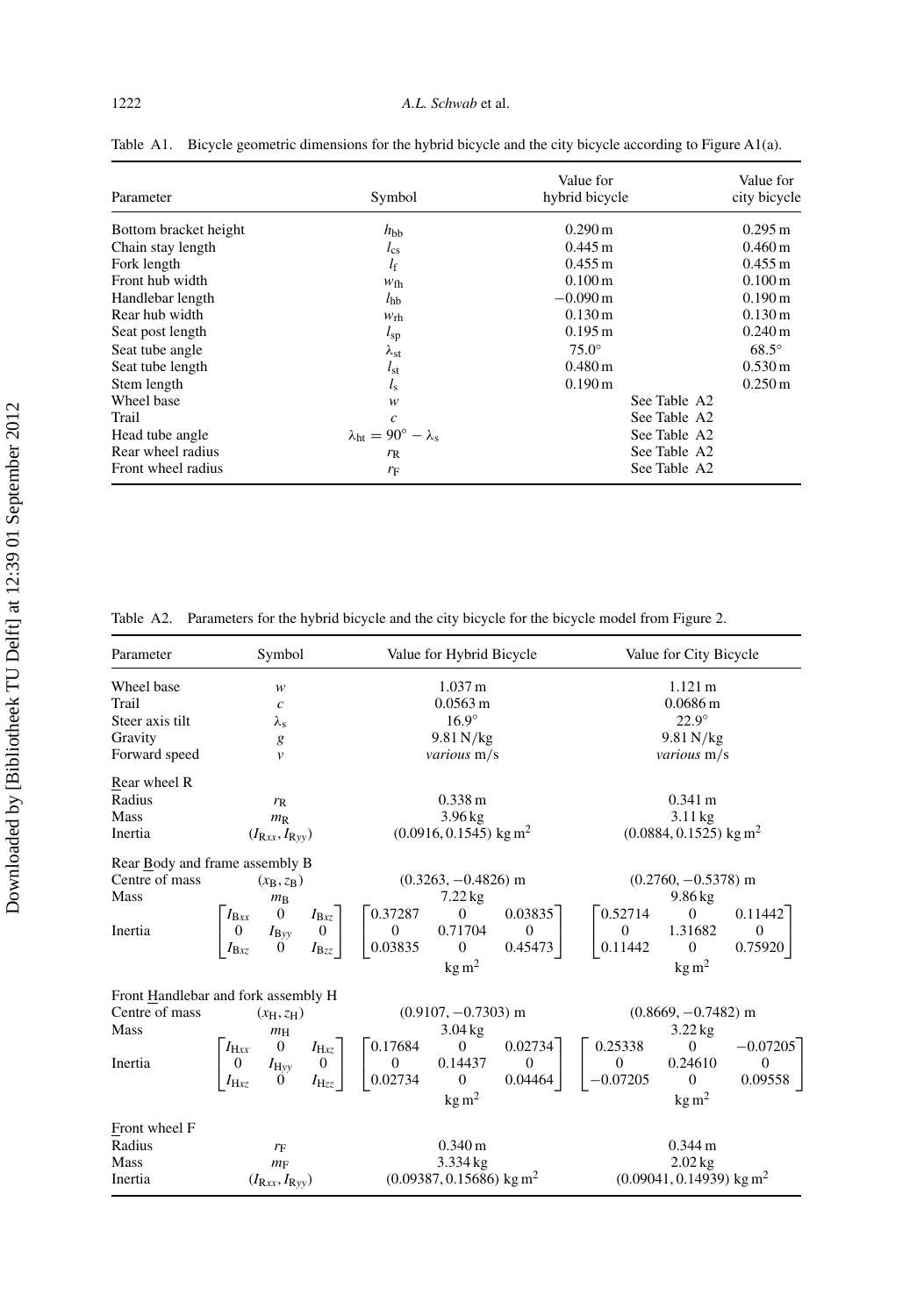| Parameter               | Symbol          | Rider A                            |
|-------------------------|-----------------|------------------------------------|
| Chest circumference     | $c_{ch}$        | $0.94 \text{ m}$                   |
| Forward lean angle      | λ <sub>fl</sub> | $63.9^{\circ}$ (on hybrid bicycle) |
|                         |                 | 82.9° (on city bicycle)            |
| Head circumference      | c <sub>h</sub>  | $0.58 \,\mathrm{m}$                |
| Hip joint to hip joint  | $l_{\rm hh}$    | $0.26 \,\mathrm{m}$                |
| Lower arm circumference | $c_{1a}$        | $0.23 \text{ m}$                   |
| Lower arm length        | $l_{1a}$        | $0.33 \,\mathrm{m}$                |
| Lower leg circumference | $c_{\text{ll}}$ | 0.38 <sub>m</sub>                  |
| Lower leg length        | $l_{\rm ll}$    | 0.46 <sub>m</sub>                  |
| Shoulder to shoulder    | $l_{ss}$        | $0.44 \text{ m}$                   |
| Torso length            | $l_{\rm to}$    | $0.48 \,\mathrm{m}$                |
| Upper arm circumference | $c_{\rm u}$     | $0.30 \,\mathrm{m}$                |
| Upper arm length        | $l_{\rm ua}$    | $0.28 \text{ m}$                   |
| Upper leg circumference | $c_{\rm ul}$    | $0.50 \,\mathrm{m}$                |
| Upper leg length        | $l_{\rm ul}$    | 0.46 <sub>m</sub>                  |
| Rider mass              | $m_{\rm Br}$    | $72.0$ kg                          |
| Head mass               | m <sub>h</sub>  | $0.068 m_{Br}$                     |
| Lower arm mass          | $m_{\rm la}$    | $0.022 \, m_{\rm Br}$              |
| Lower leg mass          | $m_{\parallel}$ | $0.061 m_{Br}$                     |
| Torso mass              | $m_{\rm to}$    | $0.510 \, m_{Br}$                  |
| Upper arm mass          | $m_{\rm u}$     | $0.028 \, m_{\rm Br}$              |
| Upper leg mass          | $m_{\rm ul}$    | $0.100 \, m_{\rm Br}$              |

Table A3. Anthropomorphic data for Rider A according to Figure A1(b).

```
%% Matlab code for Skeleton Grid Points see Figure A1a
%% Adapted Table 10 from MooreHubbardKooijmanSchwab2009
r1 = [0 0 0];r2 = [0 0 - rR];r3 = r2 + [0 \text{ with}/2 \text{ 0}];r4 = r2 + [0 - wrh/2 0];r5 = [sqrt(1cs^2 - (rR-hbb)^2)] 0 -hbb];
r6 = [w 0 0];r7 = r6 + [0 0 - rF];r8 = r7 + [0 wfh/2 0];
r9 = r7 + [0 -wfh/2 0];
r10 = r5 + [-lst*cos(last) 0 - lst*sin(last)];% calculate f0
f0 = rF*cos(laht) - c*sin(laht);r11 = r7 + [-f0*sin(laht) - sqrt(lf^2-f0^2)*cos(laht)…
  0 f0*cos(laht)-sqrt(lfˆ2-f0ˆ2)*sin(laht)];
r12 = [r11(1) - (r11(3) - r10(3)) / tan(laht) 0 r10(3)];
r13 = r10 + [-1sp*cos(last) 0 -1sp*sin(last)];
% determine mid knee angle and mid knee position
a1 = \text{atan2}((r5(1)-r13(1)),(r5(3)-r13(3)));
11 = sqrt((r5(1)-r13(1))^2+(r5(3)-r13(3))^2);a2 = a \cos((11^2 + 1u1^2 - 111^2)/(2 \cdot 11 \cdot 1u1));%
r14 = r13 + [lu1*sin(al+az) 0 lu1*cos(al+az)];r15 = r13 + [lto * cos(laf1) 0 - lto *sin(laf1)];r16 = r12 + [-ls*cos(laht) 0 - ls*sin(laht)];r17 = r16 + [0 \text{ lss}/2 \text{ 0}];r18 = r16 + [0 - lss/2 0];r19 = r17 + [-1hb 0 0];r20 = r18 + [-1hb 0 0];r21 = r15 + [0 \text{ lss}/2 \text{ 0}];r22 = r15 + [0 - 1ss/2]% determine left elbow position
a1 = atan2((r19(1)-r21(1)),(r19(3)-r21(3));
```
Table A4. Skeleton points code according to Figure A1.